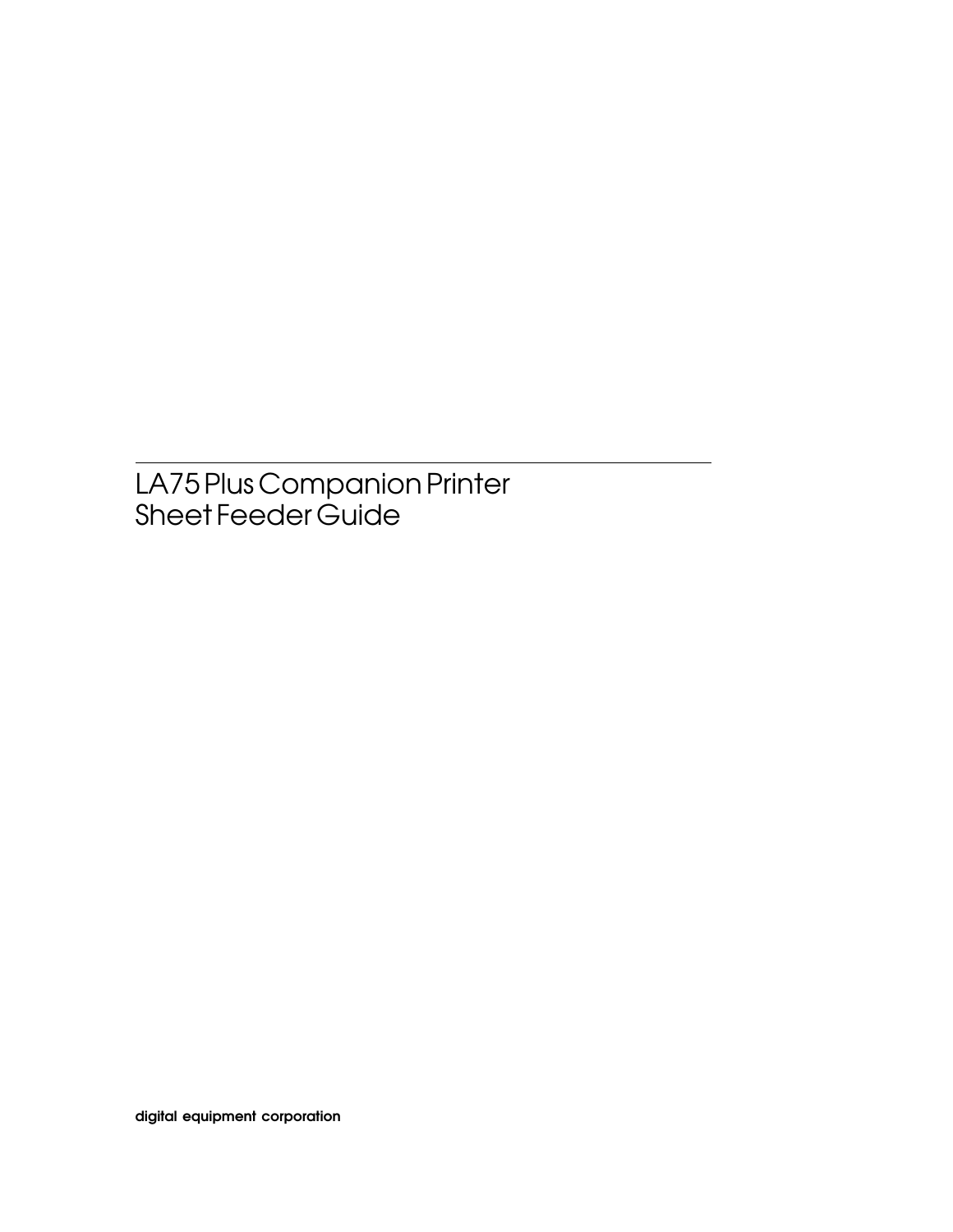#### **First Printing, July 1991**

The information in this document is subject to change without notice and should not be construed as a commitment by Digital Equipment Corporation. Digital Equipment Corporation assumes no responsibility for any errors that may appear in this document.

The software described in this document is furnished under a license and may be used or copied only in accordance with the terms of such license.

No responsibility is assumed for the use or reliability of software on equipment that is not supplied by Digital Equipment Corporation or its affiliated companies.

Restricted Rights: Use, duplication, or disclosure by the U.S. Government is subject to restrictions as set forth in subparagraph  $(c)(1)(ii)$  of the Rights in Technical Data and Computer Software clause at DFARS 252.227-7013.

© by Digital Equipment Corporation 1991.

All Rights Reserved. Printed in U.S.A.

The postpaid READER'S COMMENTS form on the last page of this document requests the user's critical evaluation to assist in preparing future documentation.

All Rights Reserved. Printed in Germany

The following are trademarks of Digital Equipment Corporation:

| DEC              | <b>DIBOL</b>   | <b>RSX</b>    |
|------------------|----------------|---------------|
| DEC/CMS          | EduSystem      | <b>UNIBUS</b> |
| DEC/EDI          | IAS            | VAX           |
| <b>DECnet</b>    | <b>MASSBUS</b> | VAXcluster    |
| DECsystem-10     | Message Router | VMS           |
| DECSYSTEM-20     | <b>PDP</b>     | VT            |
| <b>DECUS</b>     | <b>PDT</b>     |               |
| <b>DECwriter</b> | <b>RSTS</b>    |               |
|                  |                |               |

IBM is a registered trademark, and IBM Proprinter is a trademark of International Business Machines Corporation.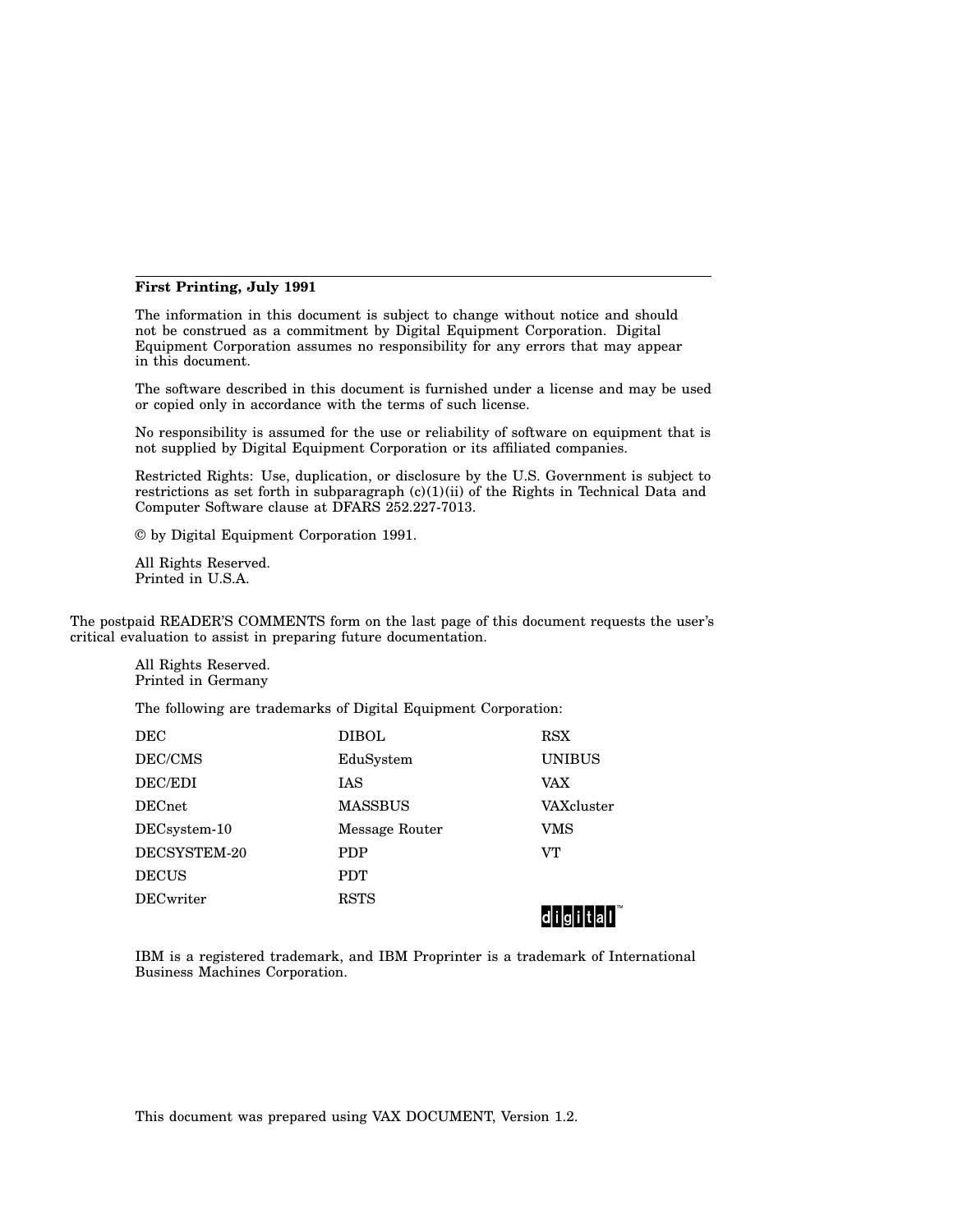# **Contents**

|   |                   |                                                            | $\vee$                        |
|---|-------------------|------------------------------------------------------------|-------------------------------|
|   |                   | Assembling and Installing the Sheet Feeder                 |                               |
|   | 1.1<br>1.2        | Assembling the Sheet Feeder<br>Installing the Sheet Feeder | $1 - 1$<br>$1 - 7$            |
|   |                   | 2 Loading Paper into the Sheet Feeder                      |                               |
|   | 2.1<br>2.2        | Preparing to Load the Paper                                | $2 - 1$<br>$2 - 4$            |
| 3 |                   | <b>Operating and Removing the Sheet Feeder</b>             |                               |
|   | 3.1<br>3.2<br>3.3 |                                                            | $3 - 1$<br>$3 - 2$<br>$3 - 2$ |
| 4 |                   | <b>Maintaining the Sheet Feeder</b>                        |                               |
|   | 4.1<br>4.2        | Correcting Simple Problems                                 | $4 - 1$<br>$4 - 3$            |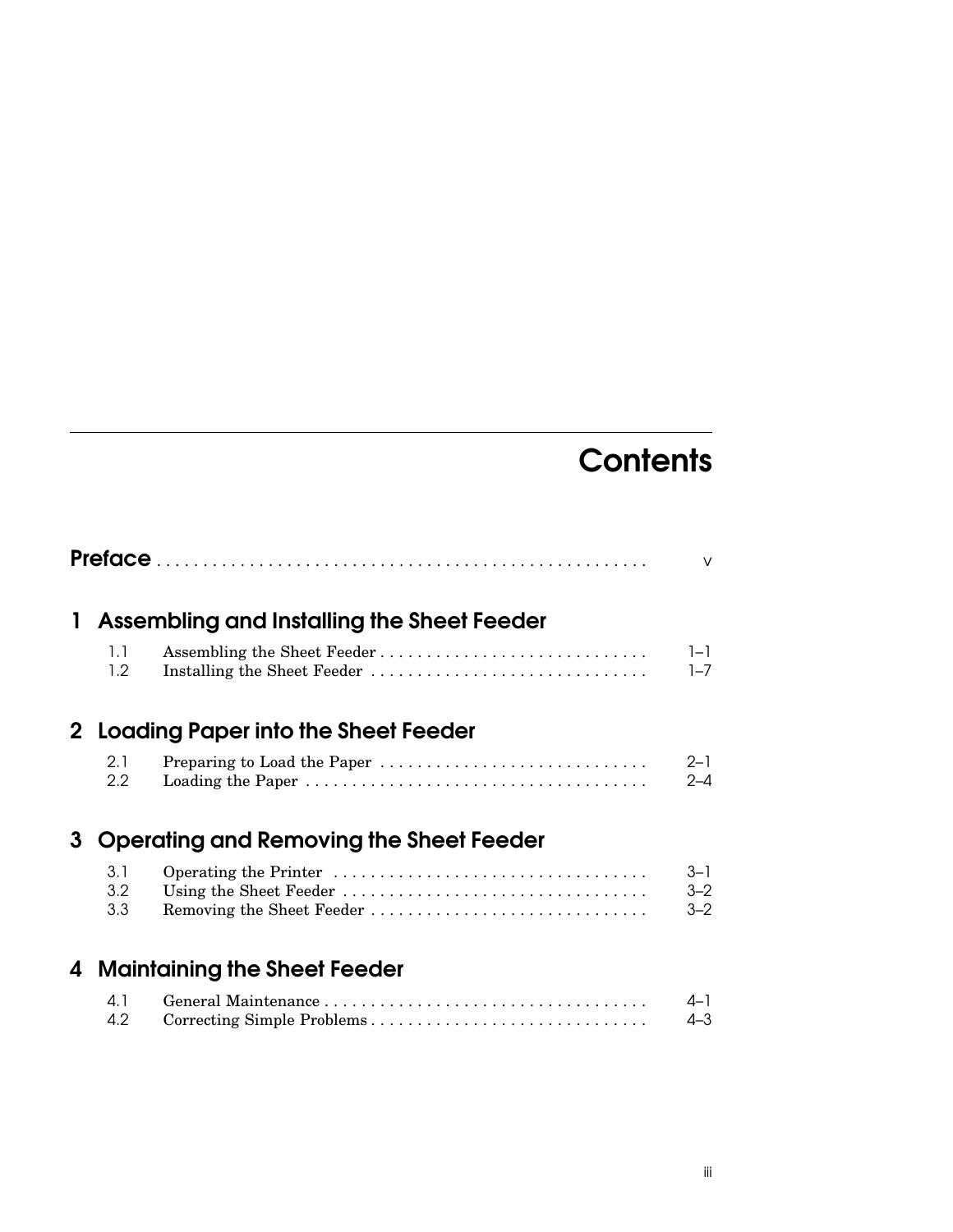| A Paper Specifications and Technical Data |  |       |  |
|-------------------------------------------|--|-------|--|
| A. I                                      |  | $A-1$ |  |
| <b>Tables</b>                             |  |       |  |
| $A-1$                                     |  |       |  |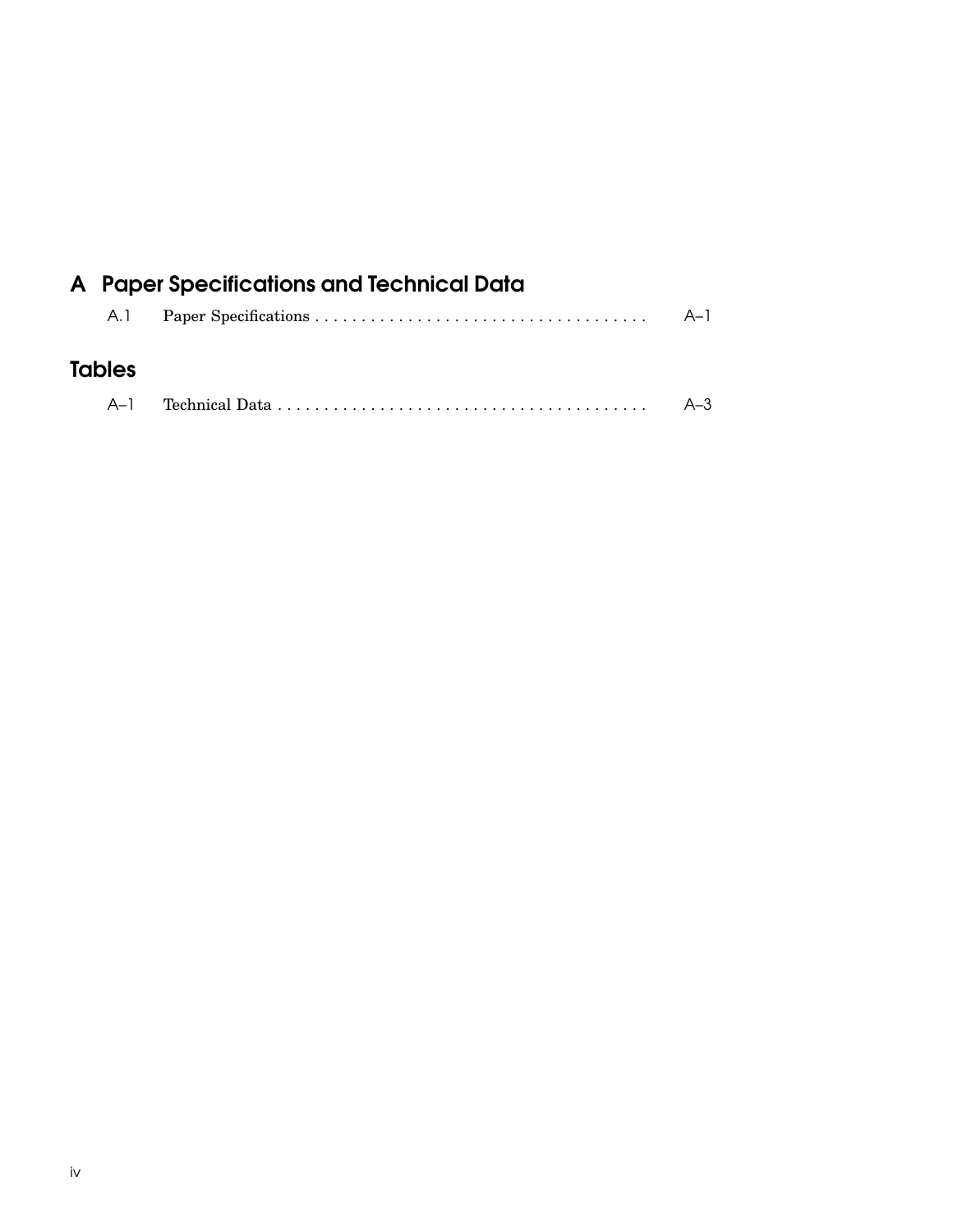# **Preface**

## About This Guide

The *LA75 Plus Companion Printer Sheet Feeder Guide* explains how to install and operate the Automatic Sheet Feeder. This guide is intended for someone with little or no computer experience.

The guide contains four chapters and one appendix.

**Chapter 1** shows how to assemble and install the Automatic Sheet Feeder.

**Chapter 2** explains how to load paper into the Automatic Sheet Feeder.

**Chapter 3** shows how to operate and remove the Automatic Sheet Feeder.

**Chapter 4** shows how to maintain the Automatic Sheet Feeder, and suggests how you can identify and solve simple problems.

**Appendix A** indicates what sort of paper you should use and how you should store the paper. The appendix also provides technical data about the sheet feeder.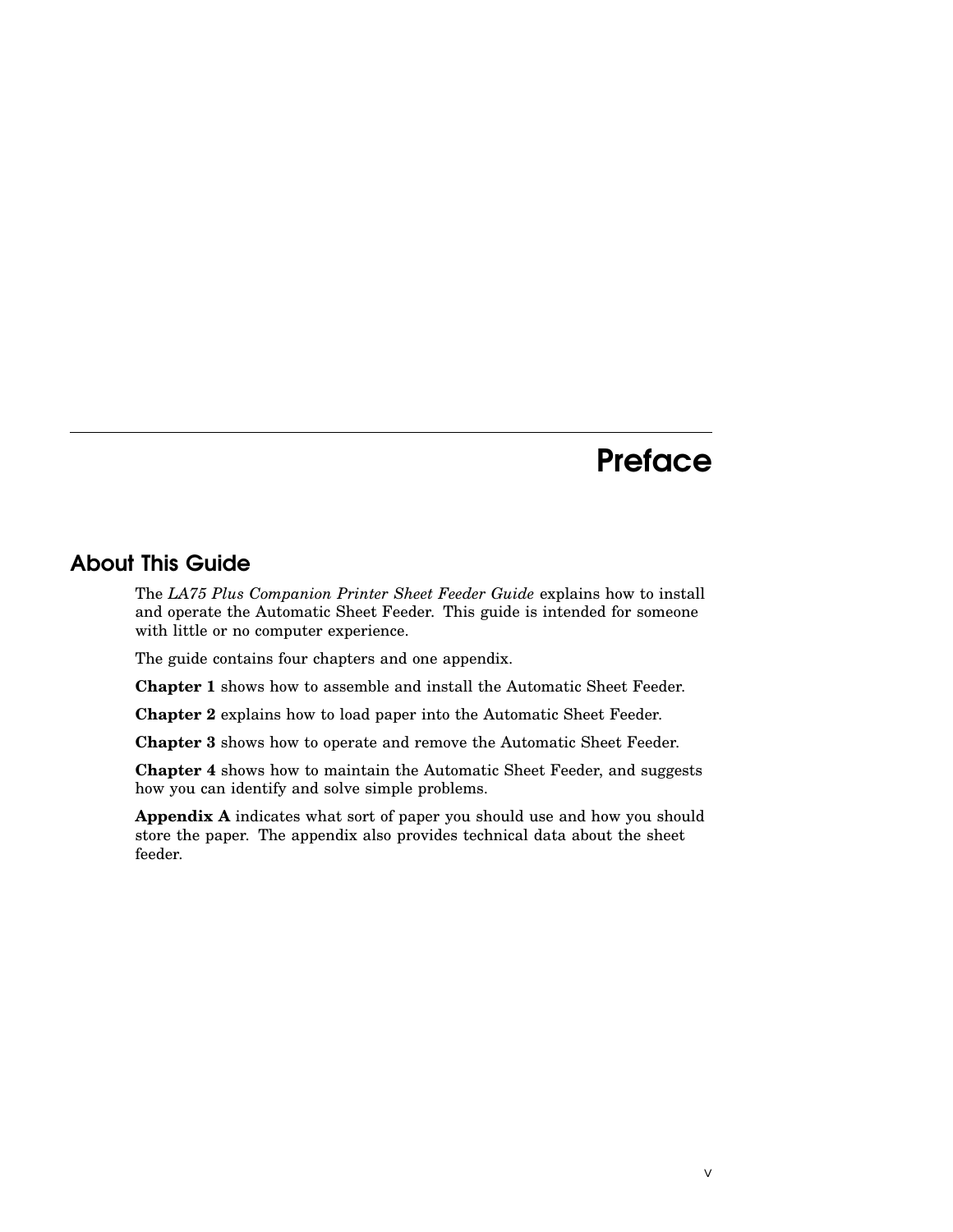# Conventions Used in This Guide

### **Cautions and Notes**

The cautions and notes in this guide have the following specific purposes:

*CAUTION* Contains information about preventing damage to equipment. *NOTE* Contains general information of which you should be aware.

## Associated Documentation

The *LA75 Plus Companion Printer Installation and User Guide* contains information on installing and using the LA75 Plus Companion Printer.

## About the Automatic Sheet Feeder

The optional Automatic Sheet Feeder is designed to give you easy and efficient handling of single-sheet paper on the LA75 Plus Companion Printer. You can stack up to 80 sheets of standard bond paper in the sheet feeder at one time, and a new sheet is automatically loaded whenever required.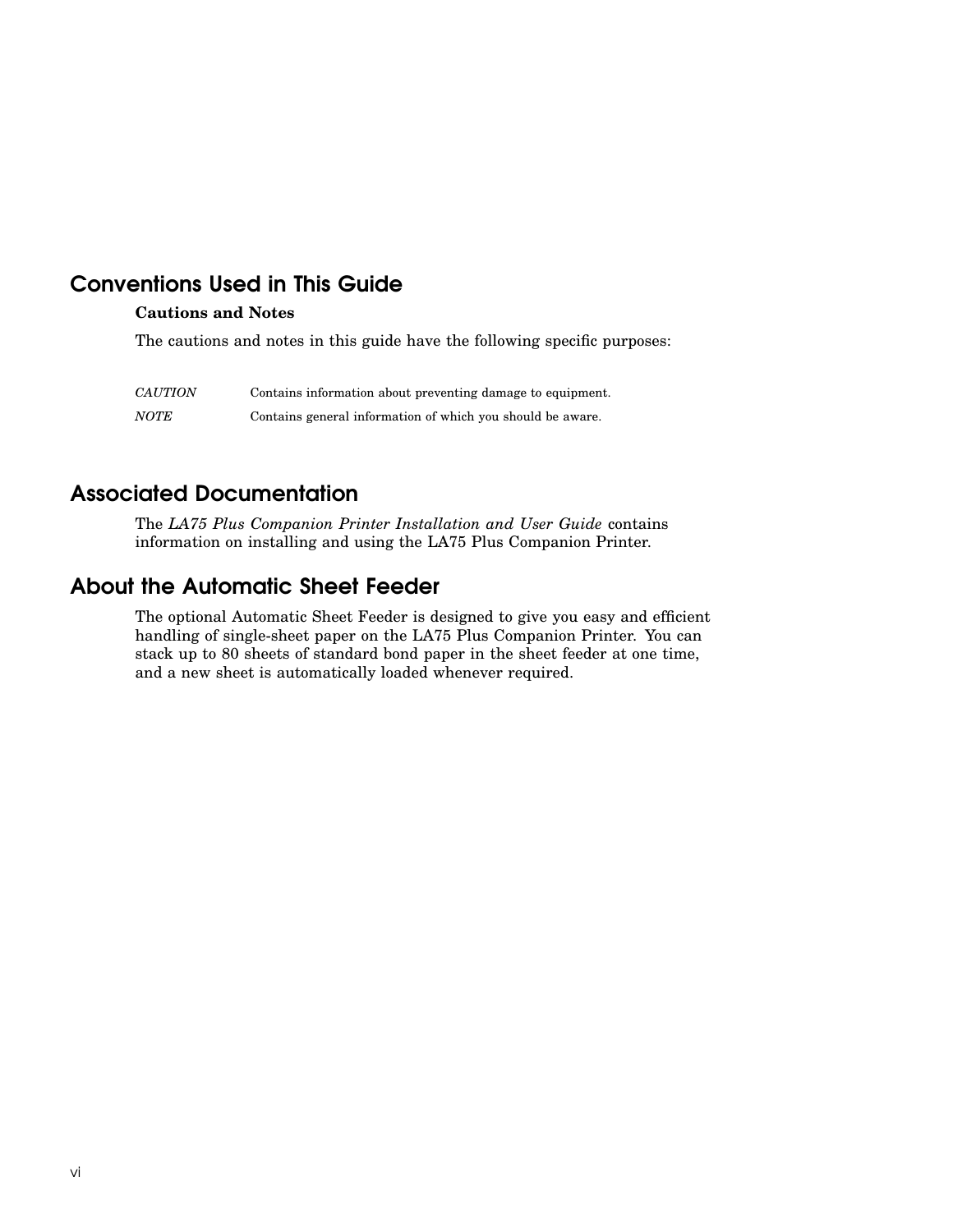# Assembling and Installing the Sheet Feeder

1

# 1.1 Assembling the Sheet Feeder

The first diagram shows the complete Automatic Sheet Feeder attached to the LA75 Plus Companion Printer. The following table lists the numbered items in the diagram.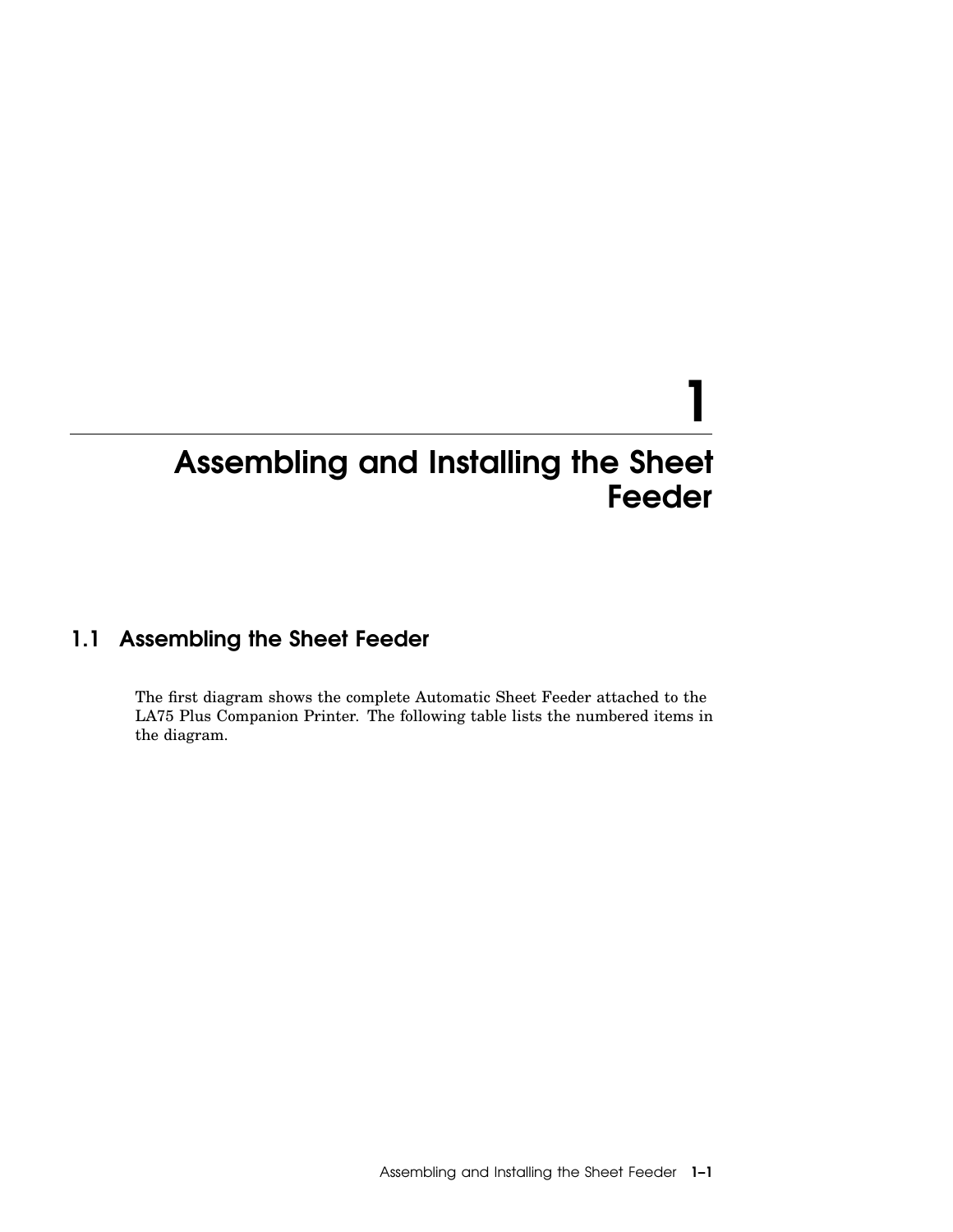| <b>Item Number</b> | <b>Item Name</b>        |  |
|--------------------|-------------------------|--|
| 1.                 | Left Paper Guide        |  |
| 2.                 | <b>Stacker Supports</b> |  |
| 3.                 | Right Paper Guide       |  |
| 4.                 | Tabs                    |  |
| 5.                 | Printer Control Panel   |  |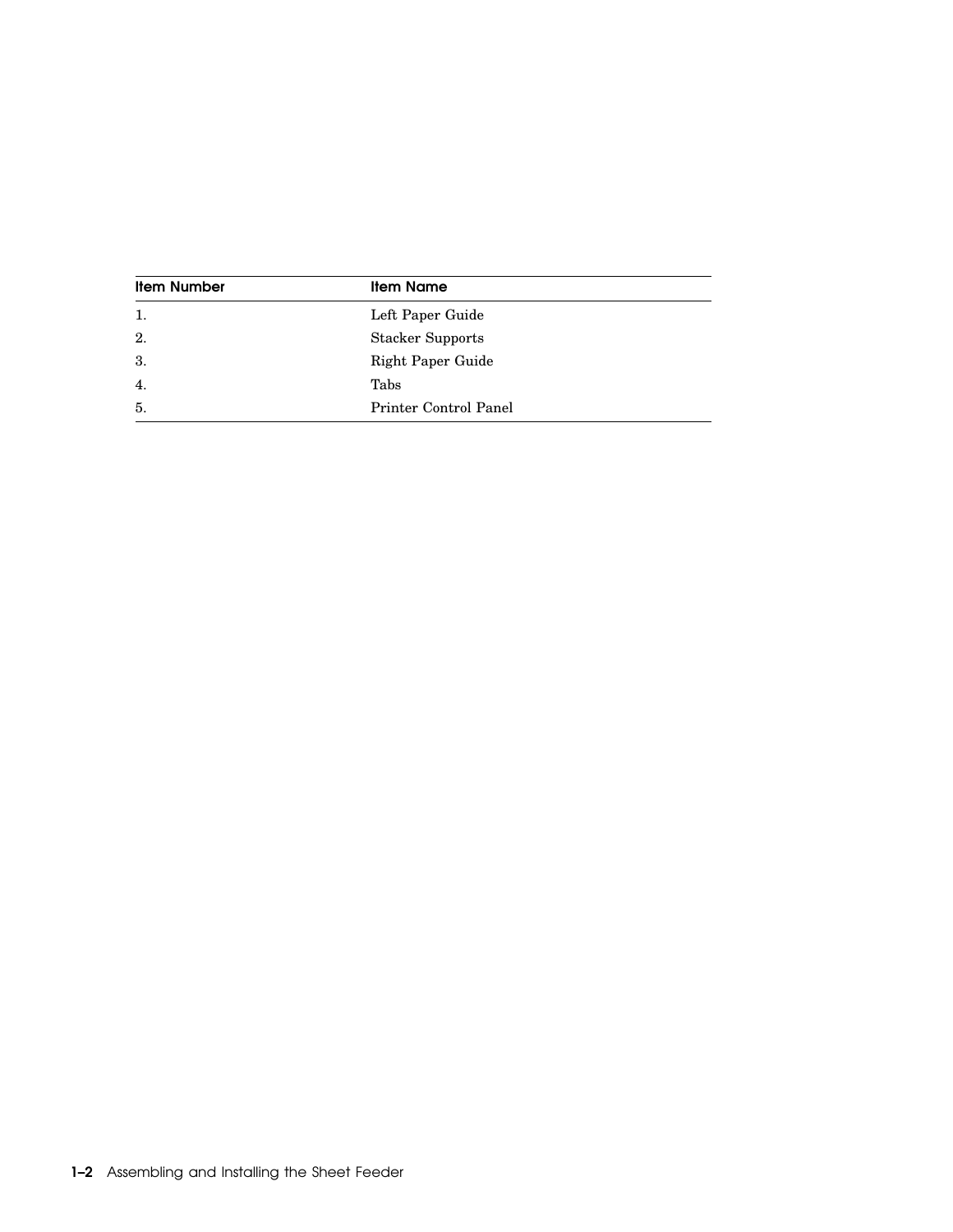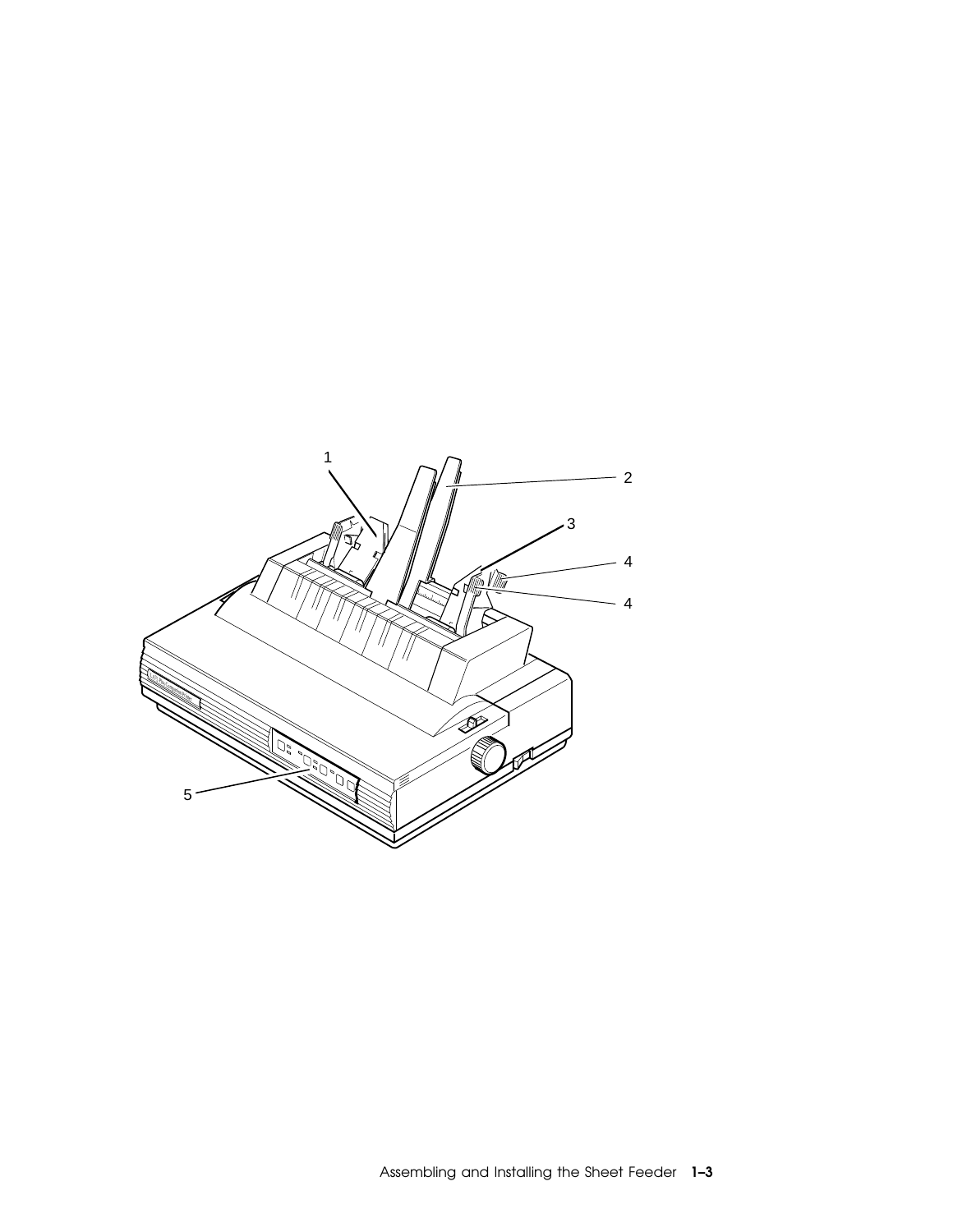1 Unpack and check the contents.

| <b>Item Number</b> | <b>Item Name</b>              |
|--------------------|-------------------------------|
| 1.                 | <b>Automatic Sheet Feeder</b> |
| 2.                 | Documentation                 |
| 3.                 | Front Stacker Support         |
| 4.                 | Rear Stacker Support          |
| 5.                 | Rear Cover                    |

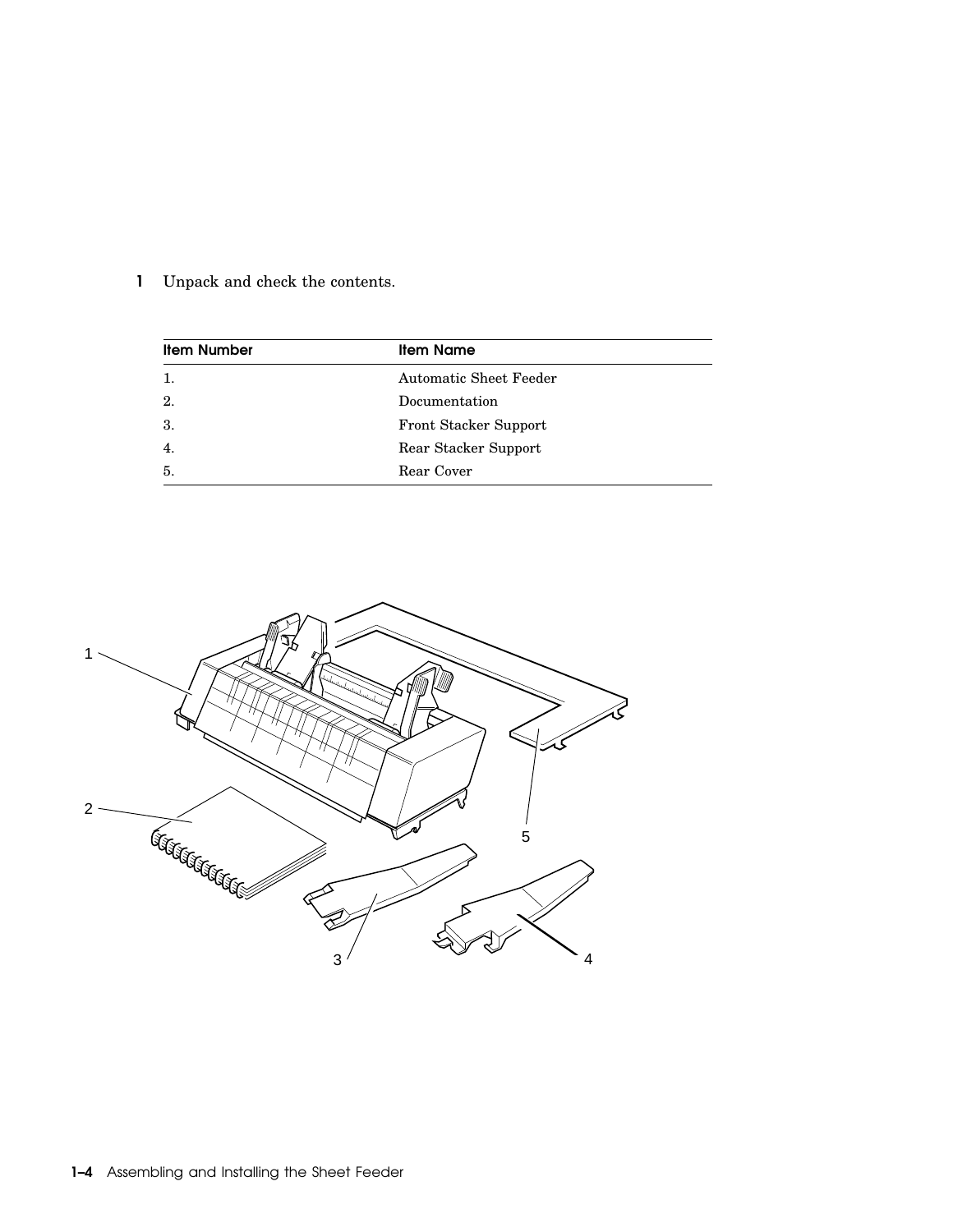2 Attach the front and rear stacker supports to the sheet feeder.

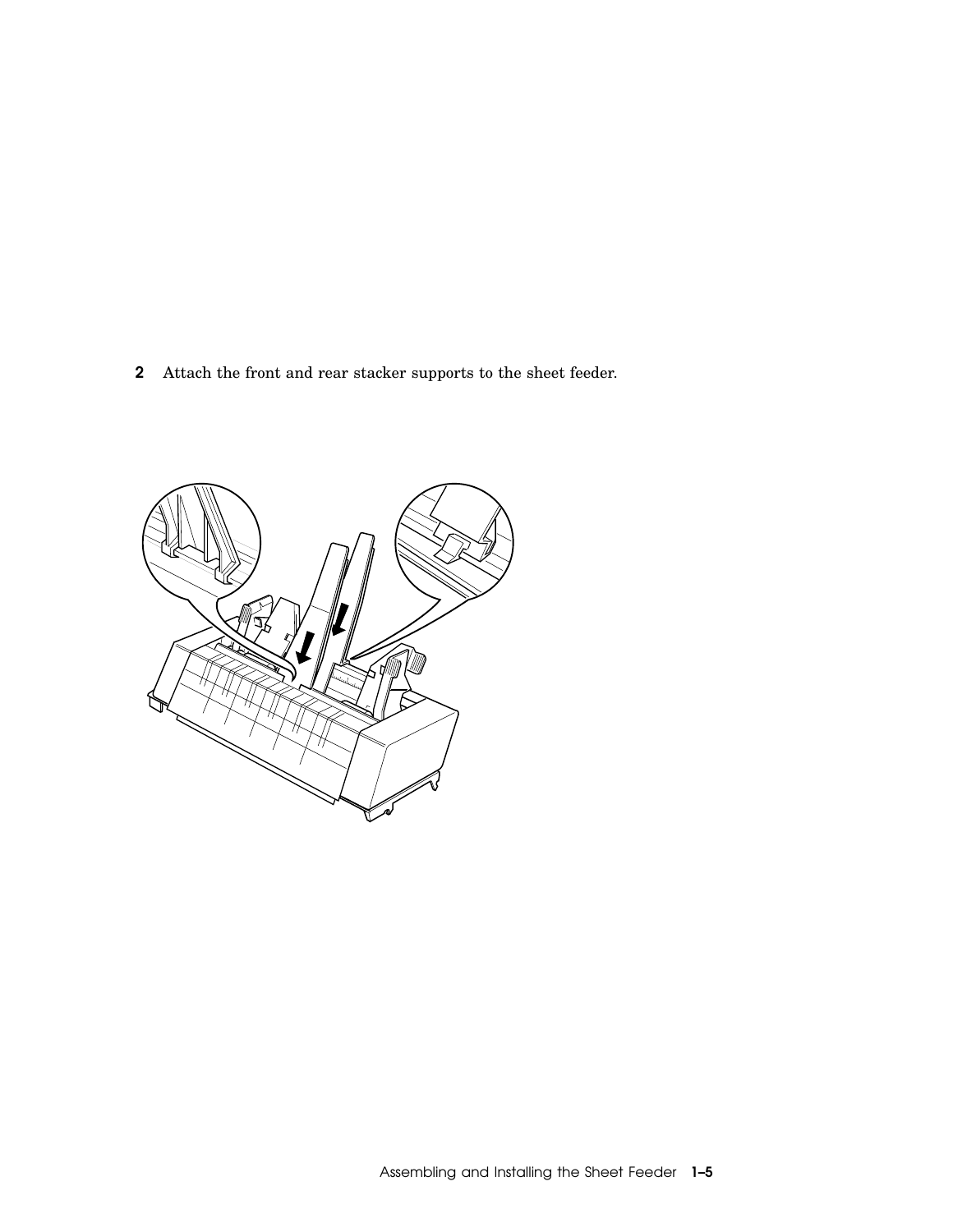- 3 Turn the printer OFF.
- 4 Remove the printer's access cover and the access cover insert.
- 5 Remove the printer's paper cover.

Keep the paper cover and the access cover insert within reach.

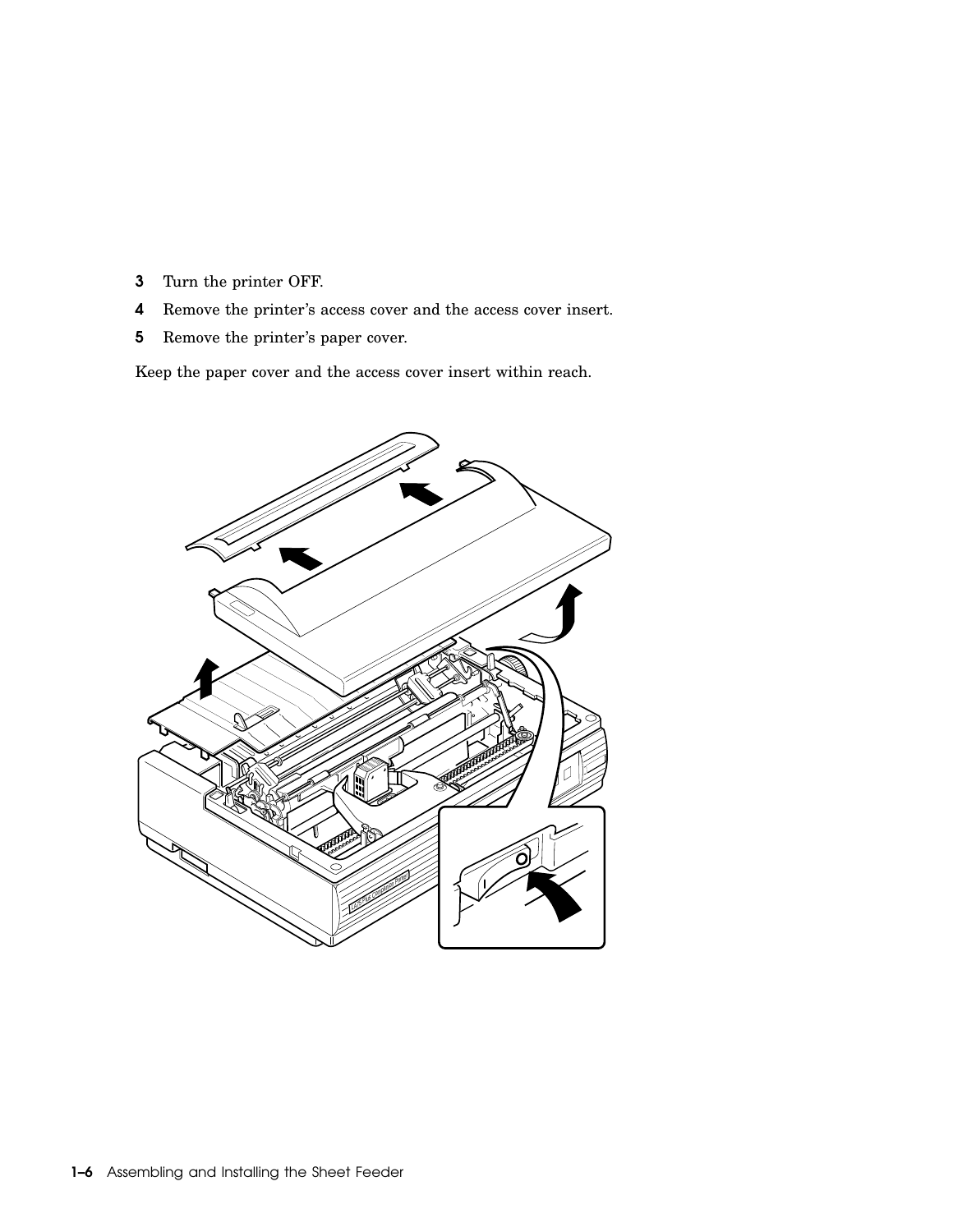# 1.2 Installing the Sheet Feeder

1 Attach the sheet feeder to the printer as shown.

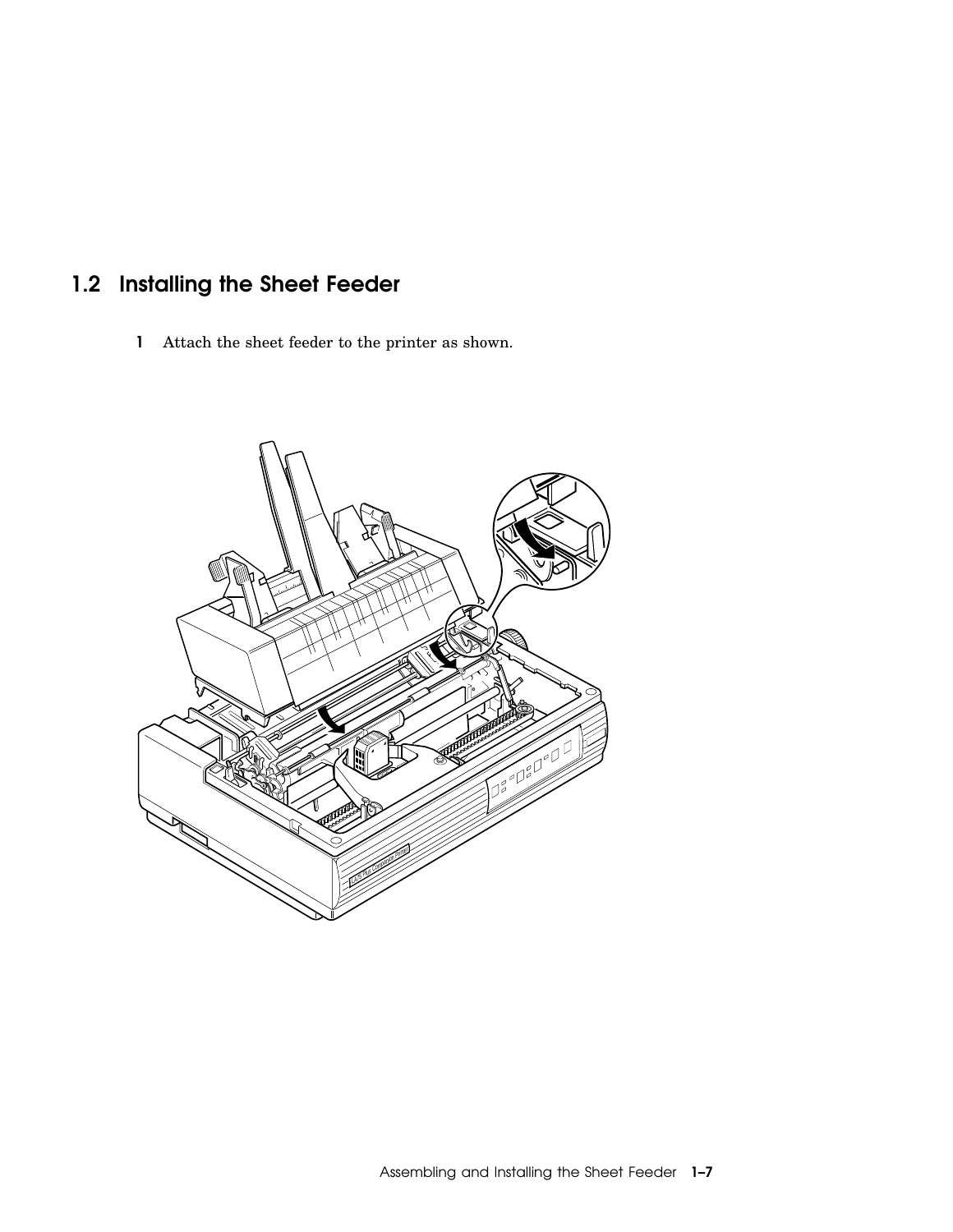- 2 Replace the printer's access cover.
- 3 Attach the sheet feeder's rear cover to the sheet feeder.
- 4 Push the paper release lever towards the rear of the printer to set the printer in friction mode.
- 5 Turn the printer ON

**Note**: If you have installed the sheet feeder with the power ON, switch the power OFF, then ON again, for the sheet feeder to be automatically selected by the printer's firmware.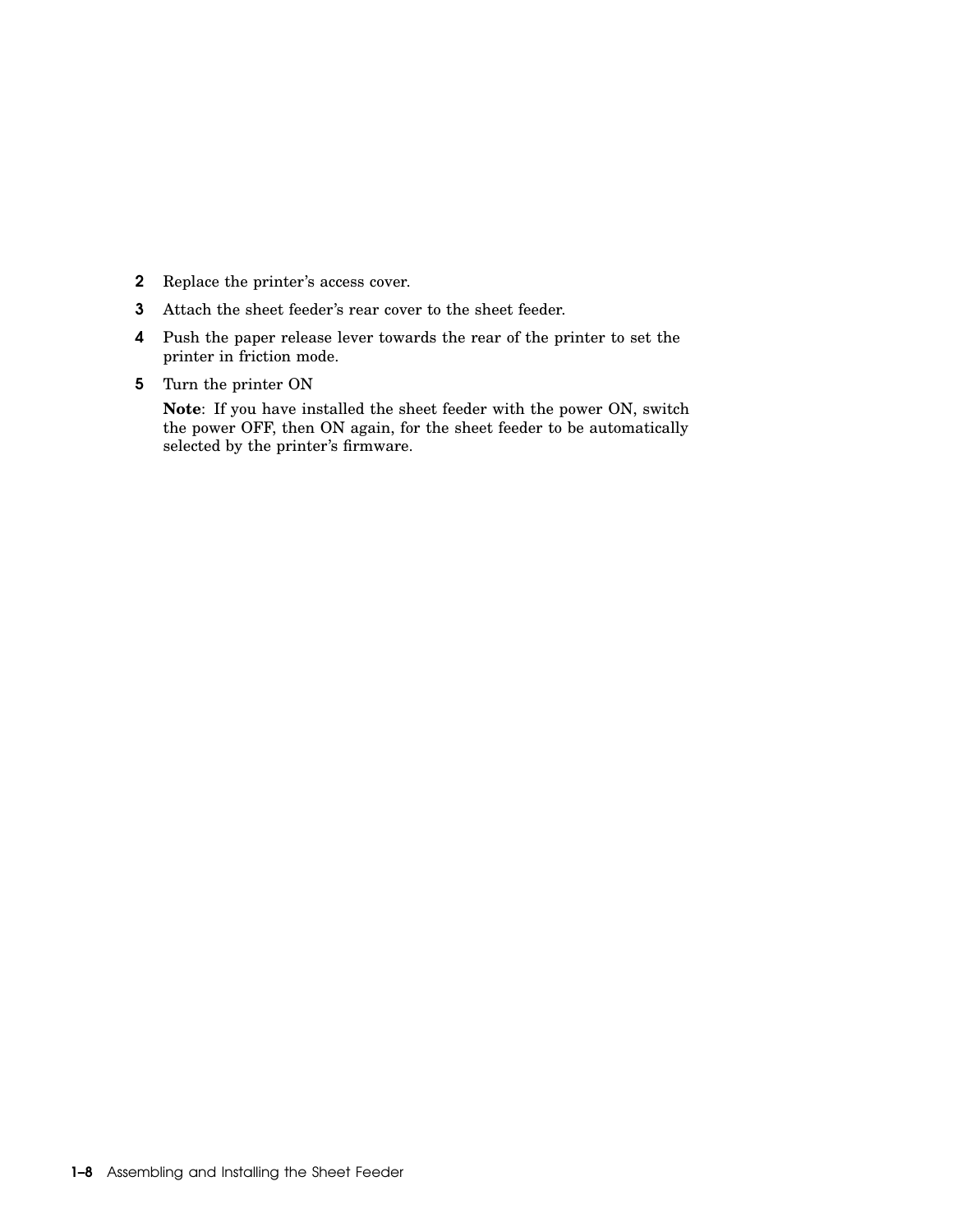# 2

# Loading Paper into the Sheet Feeder

# 2.1 Preparing to Load the Paper

1 Pull the right and left rear tabs towards the front of the printer, until the paper bin locks open to allow for paper loading.

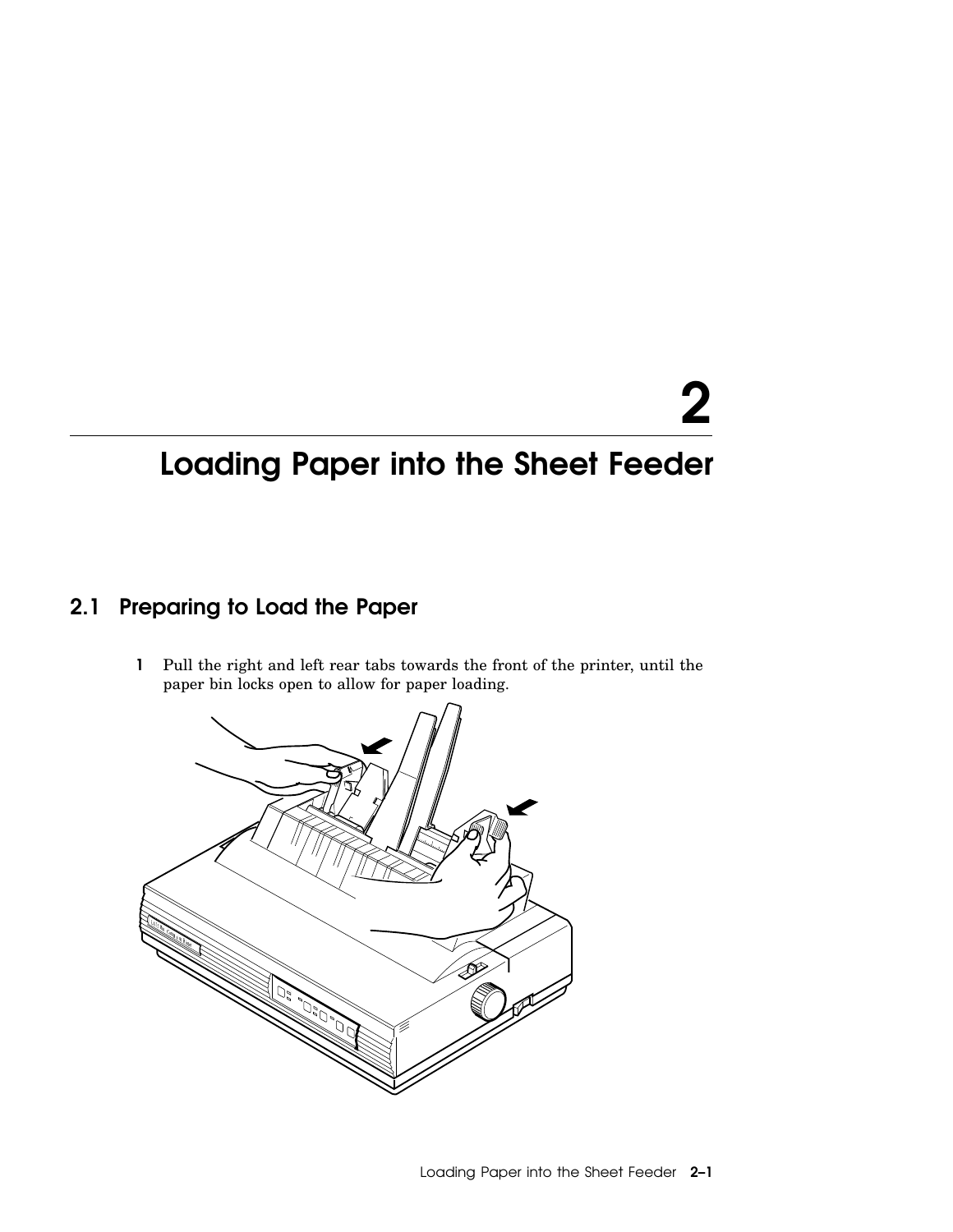- 2 Slide the left paper guide all the way to the left.
- 3 Slide the right paper guide so that it roughly matches the width of your paper.
- 4 Center the front stacker support between the two paper guides.

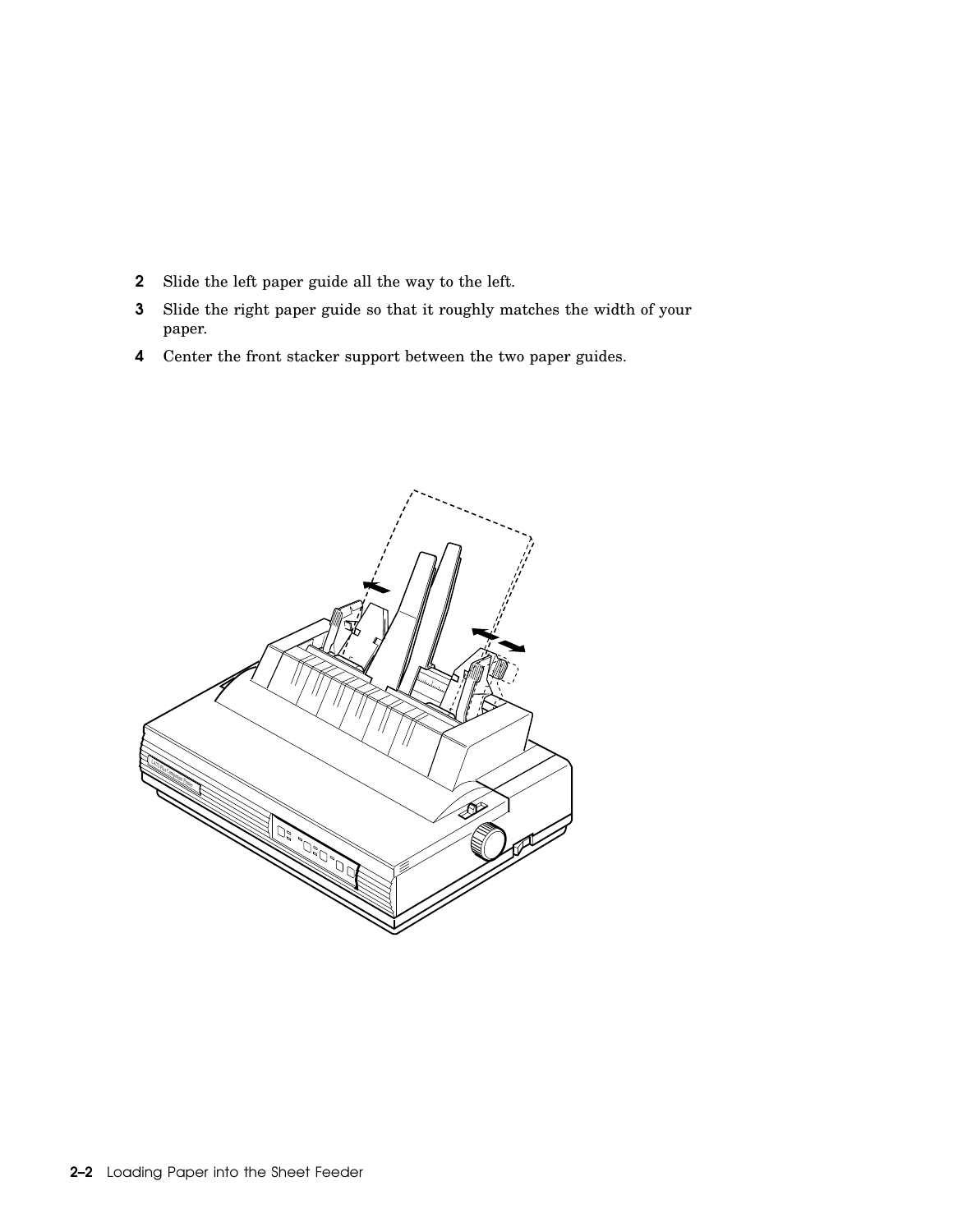- 5 Take a stack of paper and fan it. This keeps the paper from sticking, and prevents the sheet feeder from feeding more than one sheet at a time.
- 6 Tap the side and bottom edges of the paper on a flat surface to even up the stack.



**Note:** To avoid possible damage to the print head, ensure that your paper size is not smaller than the print area. For best results, use typewriter-quality paper. Refer to Appendix A for further information on paper specifications.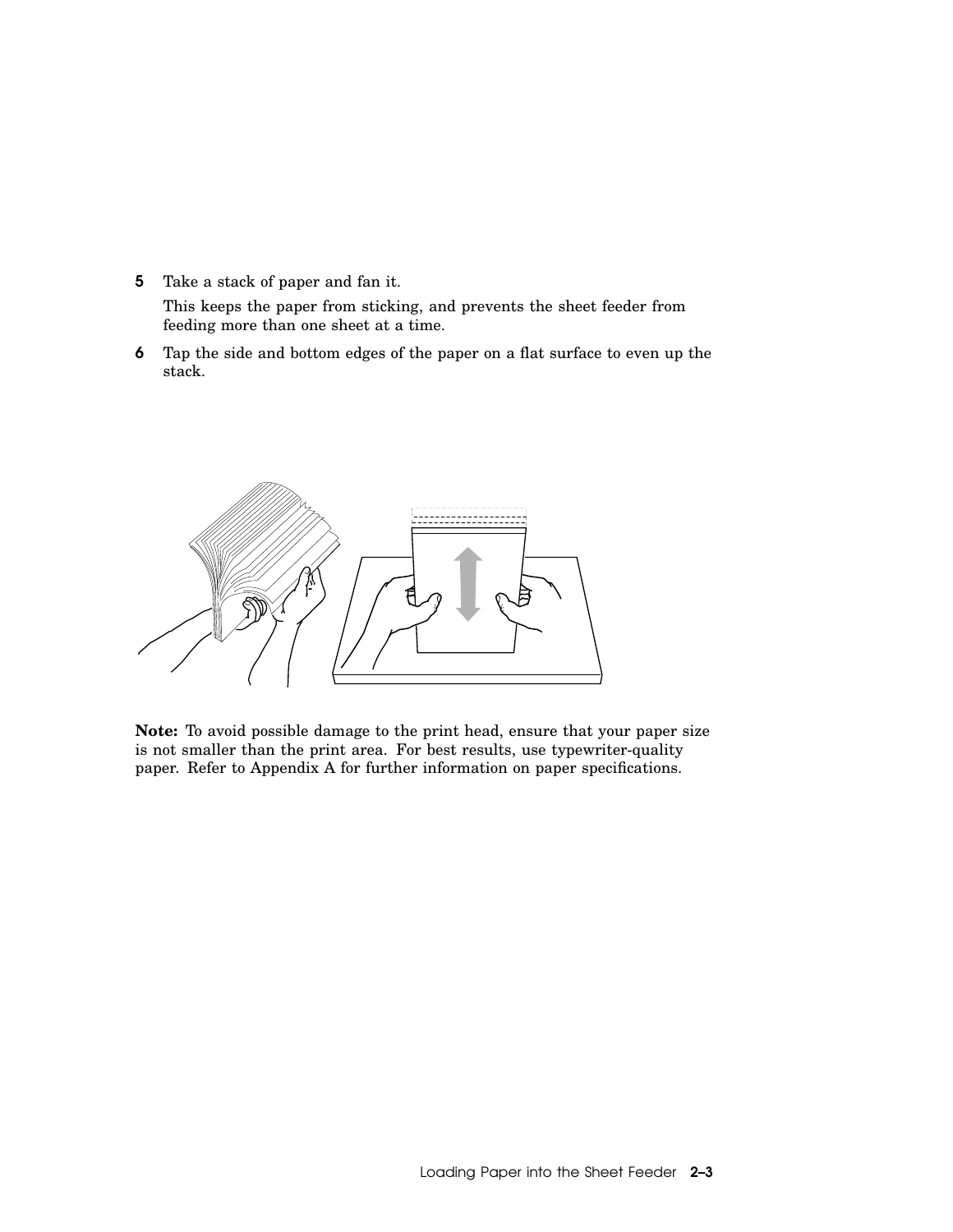# 2.2 Loading the Paper

- 1 Insert the paper along the left paper guide.
- 2 Adjust the position of the right paper guide until the paper is held firmly, but not so tightly that it causes the paper to bunch.

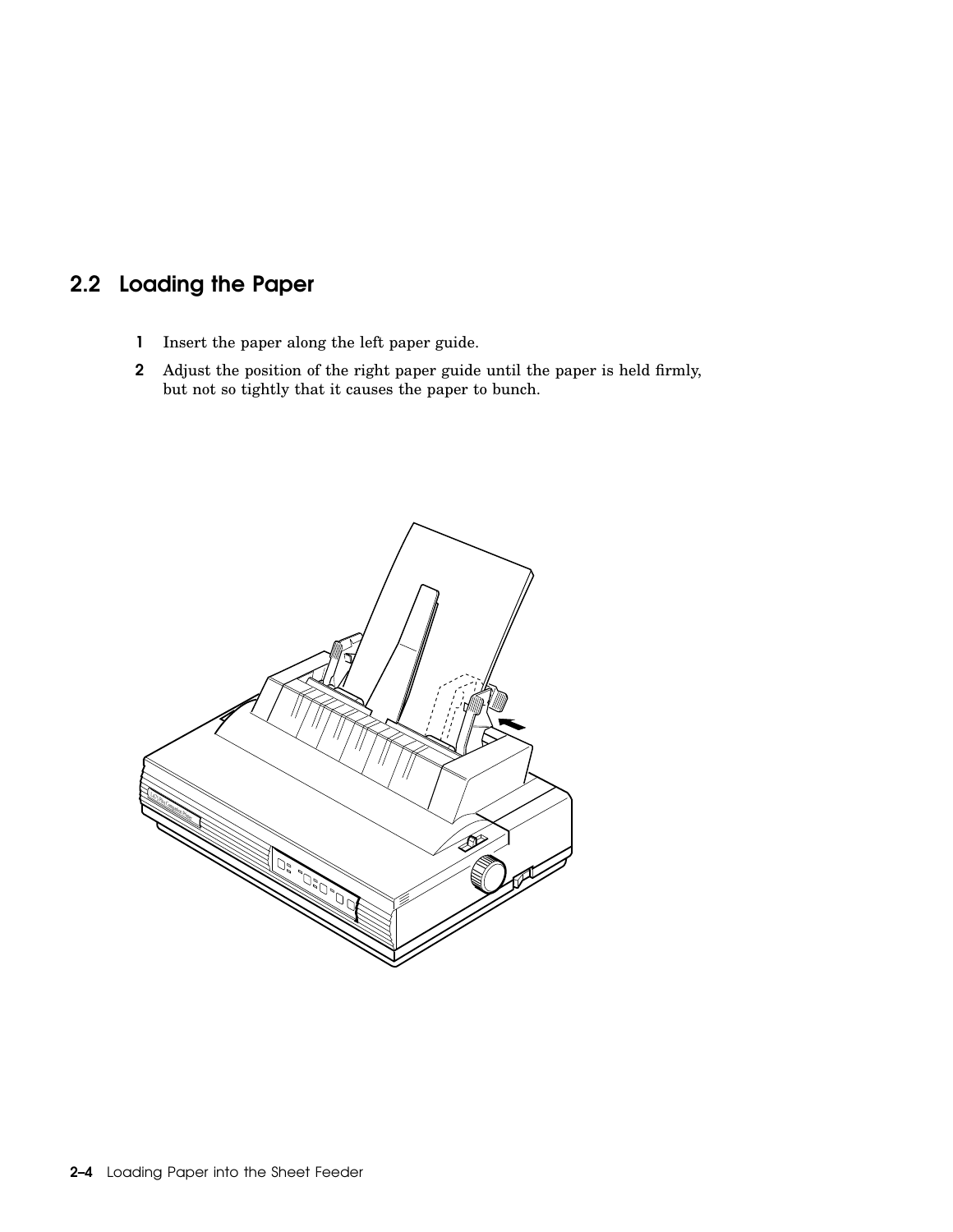3 Push the rear tabs on both paper guides towards the back of the printer to secure the paper against the guide rollers.

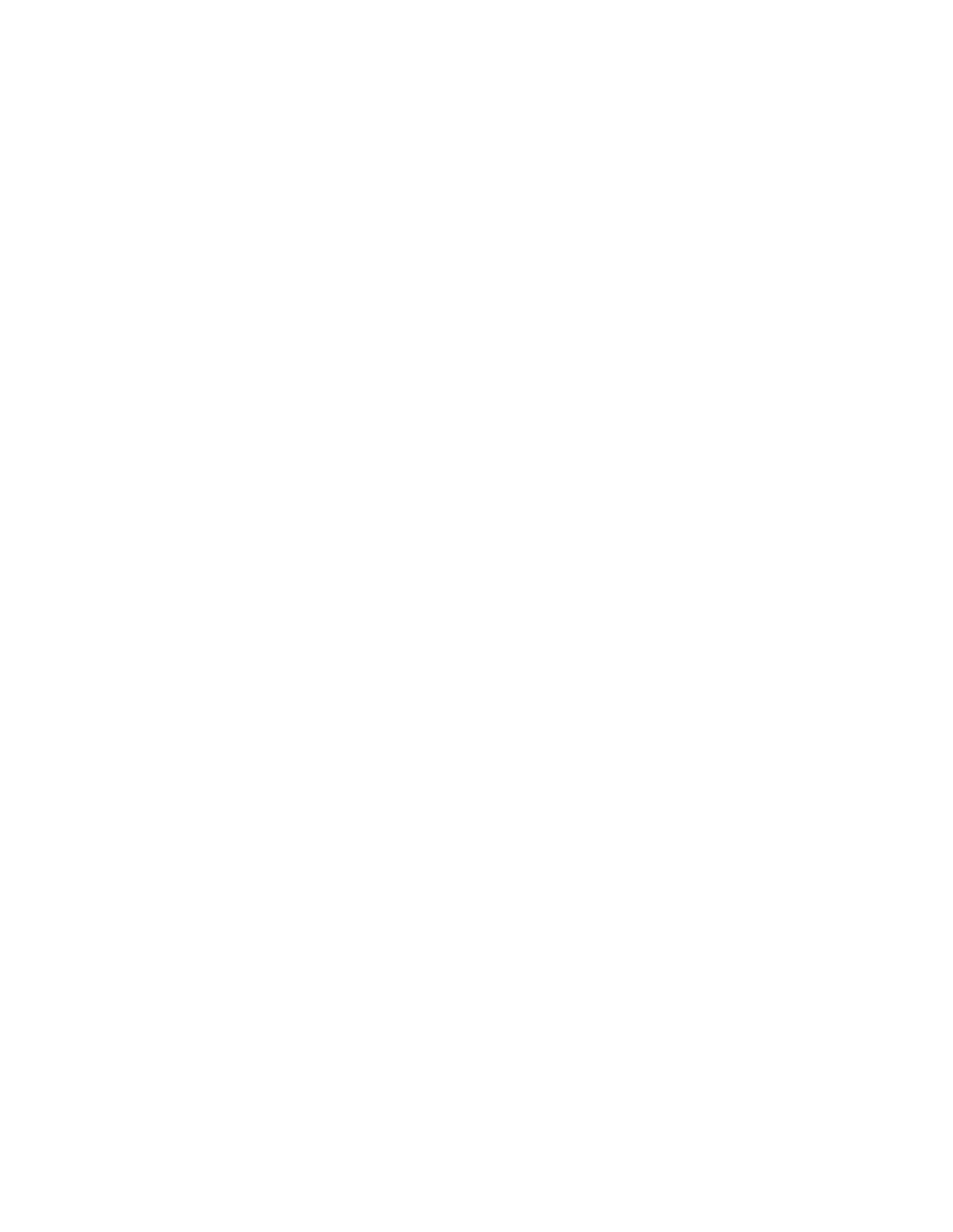# 3

# Operating and Removing the Sheet Feeder

## 3.1 Operating the Printer

### **Testing the Printer**

To ensure that you have installed the sheet feeder correctly, you can run the printer's self-test. See the *LA75 Plus Companion Printer Installation and User Guide* (Installation chapter) for more information.

### **Selecting Page (Form) Length**

For information on selecting page length, (the number of printable lines) see the Configuration and Reference Information chapters in the *LA75 Plus Companion Printer Installation and User Guide*.

### **Solving Problems**

Again, consult the *LA75 Plus Companion Printer Installation and User Guide* (Maintenance chapter) for advice on solving simple problems.

### **Software Operation**

When you switch between using continuous paper and the sheet feeder, you usually need to change the settings of your software program. To work properly, your program needs to know how many printable lines are available on the page. In addition to the number of printable lines (referred to as page length or form length, mentioned above), you may also need to set the top margin, bottom margin, and the actual number of lines to be printed on the page. Not all software is the same, so some experimentation may be needed before you find the best settings to use.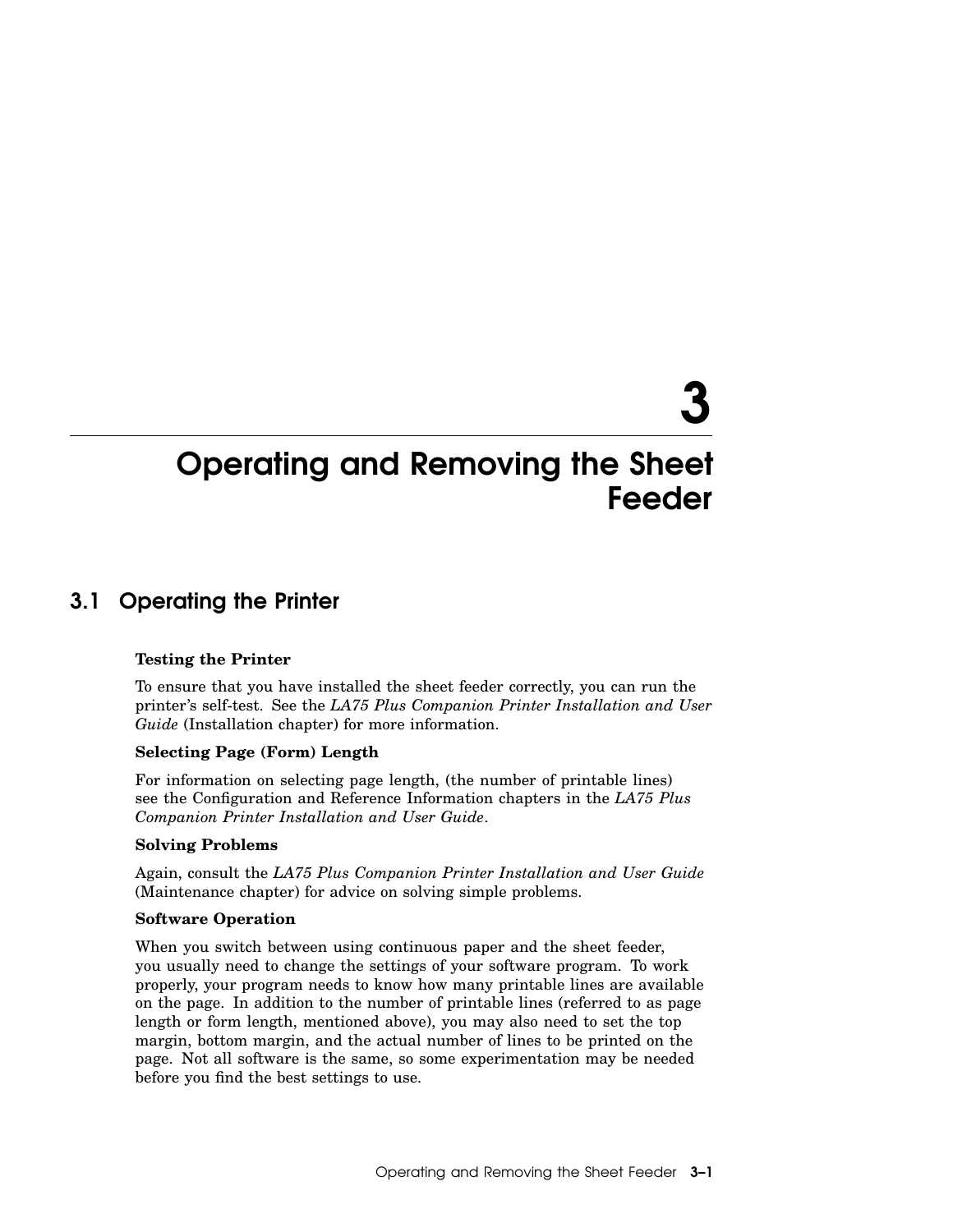Many programs give you two ways to change these settings:

- You can change the settings in each individual file you print.
- You can change the program's default settings so that every time you use the program, these new settings are in effect.

## 3.2 Using the Sheet Feeder

After stacking paper in the sheet feeder, make sure that the Ready indicator (RDY) on the printer's control panel is lit up, indicating that the printer is on-line and ready to print. When the printer is on-line, and receives print data from the computer, the first sheet is loaded automatically. Subsequent sheets are then loaded as necessary. When the paper bin is empty, the printer automatically goes off line, and the Ready indicator (RDY) begins to blink. To resume printing, stack more paper in the sheet feeder, press the Ready switch, and then the Form Feed (FF) switch.

**Caution:** If you turn off the printer when the printer detects a *paper out* or *paper jam* condition, any data remaining in the printer's buffer is lost.

**Note:** If you have installed the sheet feeder with the power ON, switch the power OFF, then ON again, for the sheet feeder to be automatically selected by the printer's firmware.

## 3.3 Removing the Sheet Feeder

To remove the Automatic Sheet Feeder, carry out the following steps:

- 1 Feed through any paper that may be wrapped around the platen (black roller) by pressing the FF switch.
- 2 Turn the printer OFF.
- 3 Remove the sheet feeder's rear cover.
- 4 Remove the printer's access cover.
- 5 Detach the sheet feeder from the printer.
- 6 Replace the sheet feeder's rear cover.
- 7 Replace the printer's paper cover.
- 8 Replace the insert to the printer's access cover.
- 9 Replace the printer's access cover.
- 10 Turn the printer ON.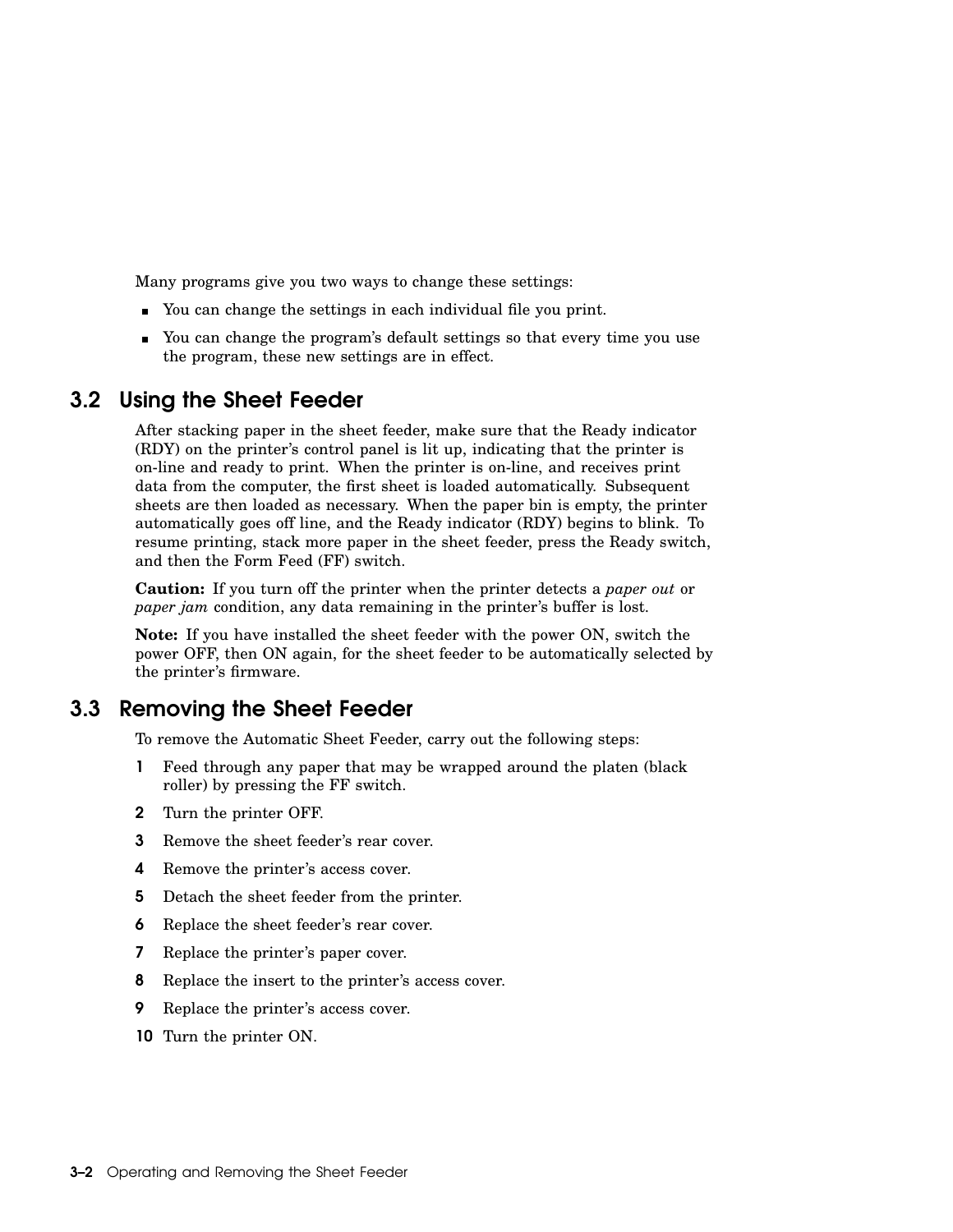# 4

# Maintaining the Sheet Feeder

## 4.1 General Maintenance

The Automatic Sheet Feeder is designed to operate reliably over a long period of time with minimal attention. Preventive maintenance is both necessary and easy to accomplish. You should regularly do the following:

- Dust the sheet feeder, first removing the feeder from the printer.
- Clean all pick-up rollers (see diagram) with a lint-free cloth and platen  $\blacksquare$ cleaner. (See the DEC Direct Catalogue for the appropriate cleaner).
- Clean the printer's platen.  $\blacksquare$

**Caution**: Platen cleaner dissolves plastic. Do not use platen cleaner on the plastic parts of the sheet feeder.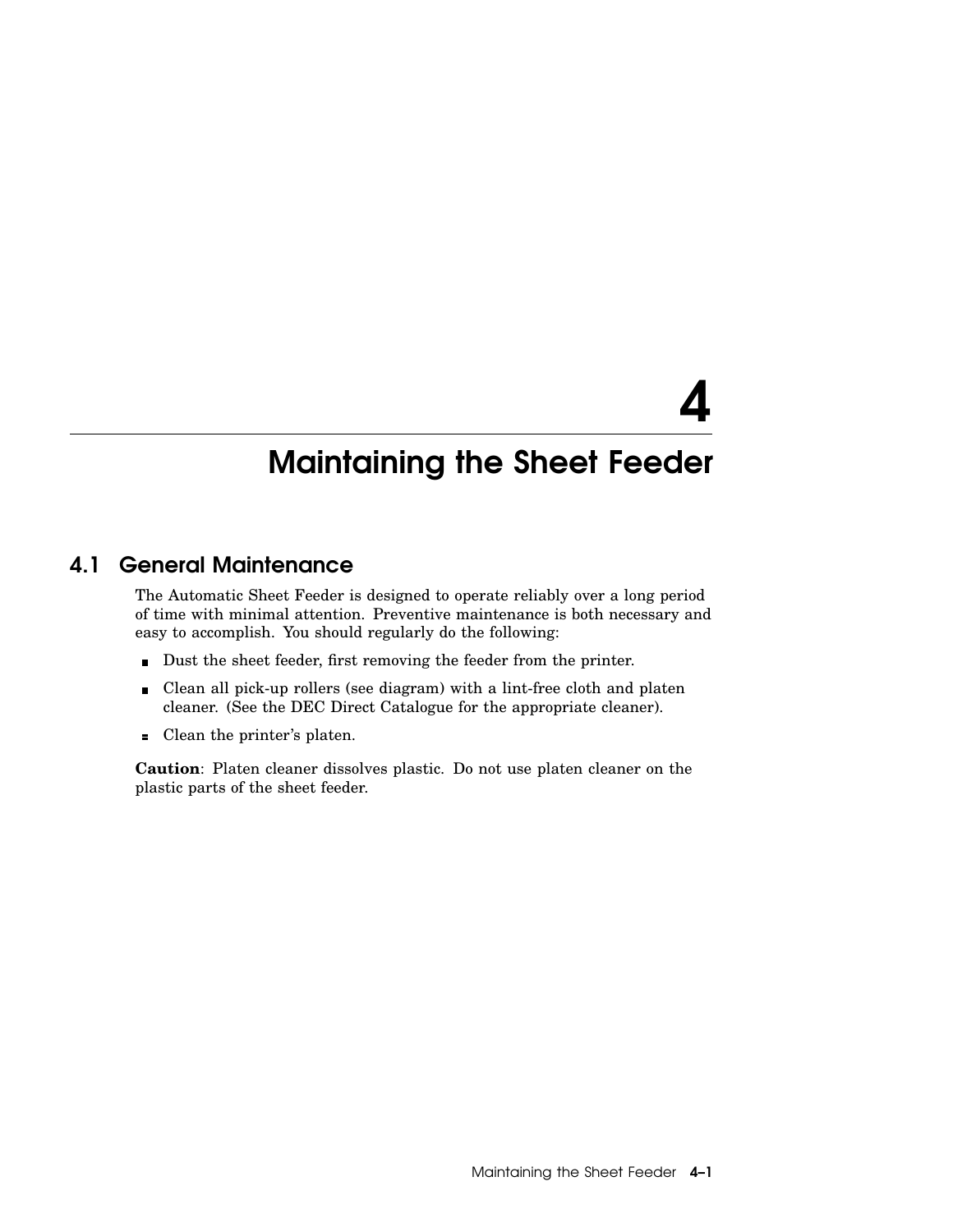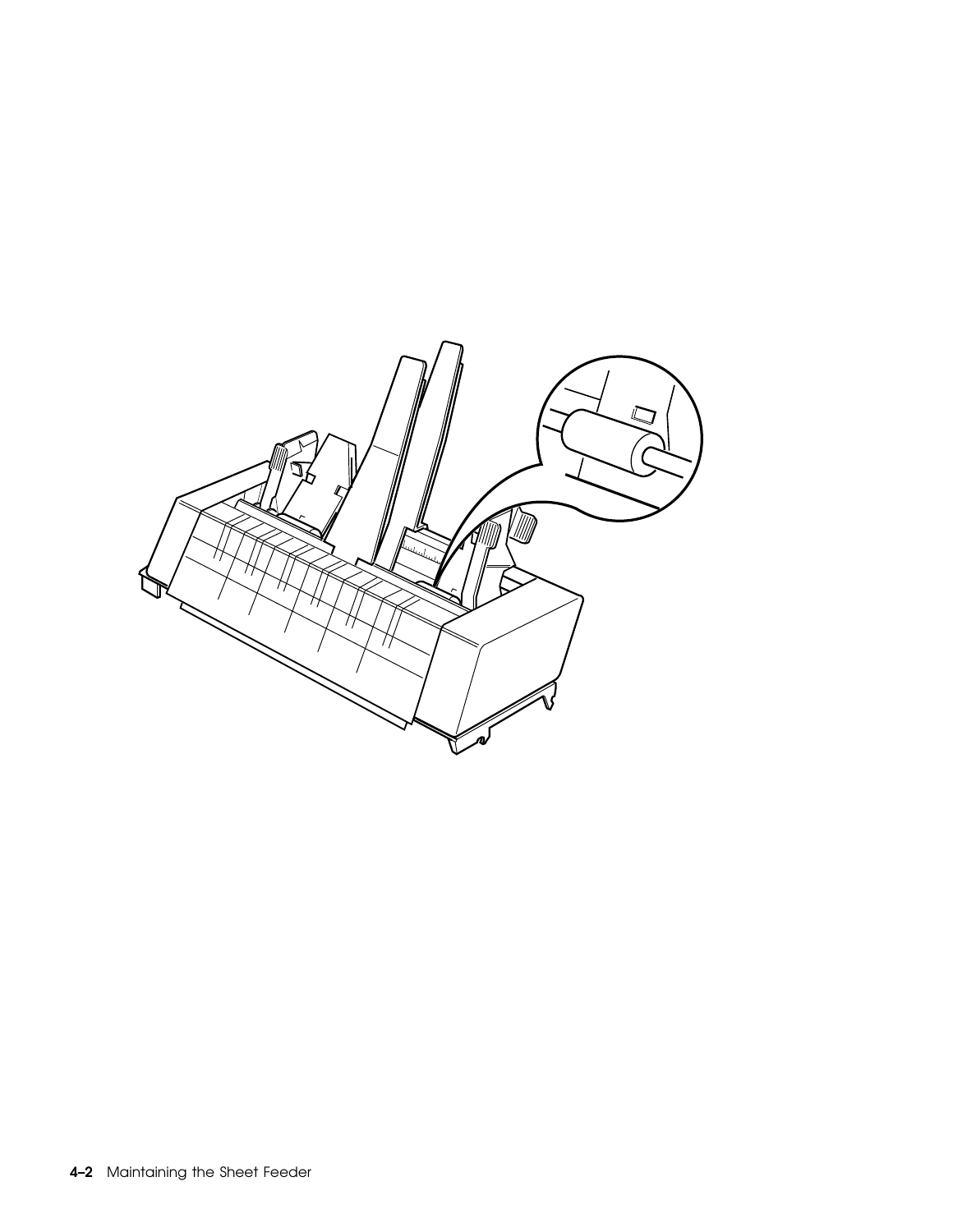# 4.2 Correcting Simple Problems

This section lists possible fault symptoms and suggests tests and actions to help you clear those symptoms.

Refer also to the Maintenance chapter in the *LA75 Plus Companion Printer Installation and User Guide*.

### **The feeder does not operate.**

i It is possible that you have installed the sheet feeder with the power ON.

Switch the printer OFF, then ON, for the sheet feeder to be automatically selected by the printer's firmware.

ii Check that the paper stack is in the correct operating position.

If it is not, push the rear tabs into the correct operating position.

iii Check whether the platen motion is transferring to the sheet feeder.

If it is not, follow the installation procedure as described in Chapter 1 in this guide.

- iv Check that the paper release lever is in friction mode. If it is not, set the lever in the correct position by pushing it towards the back of the printer.
- **There is no paper feed.**
	- i If the sheet feeder is out of paper, reload the paper bin.
	- ii If there is a paper jam, remove the jammed paper.
- **More than one sheet feeds at a time**.
	- i Check that the paper is sufficiently fanned.

If it is not, fan, then reload the paper stack.

ii Check that the paper conforms to the required specifications, or that it is not damaged.

If it does not conform, or is damaged, replace with new paper that does conform to the specifications.

iii If the paper bin is misaligned, readjust, then reload the bin.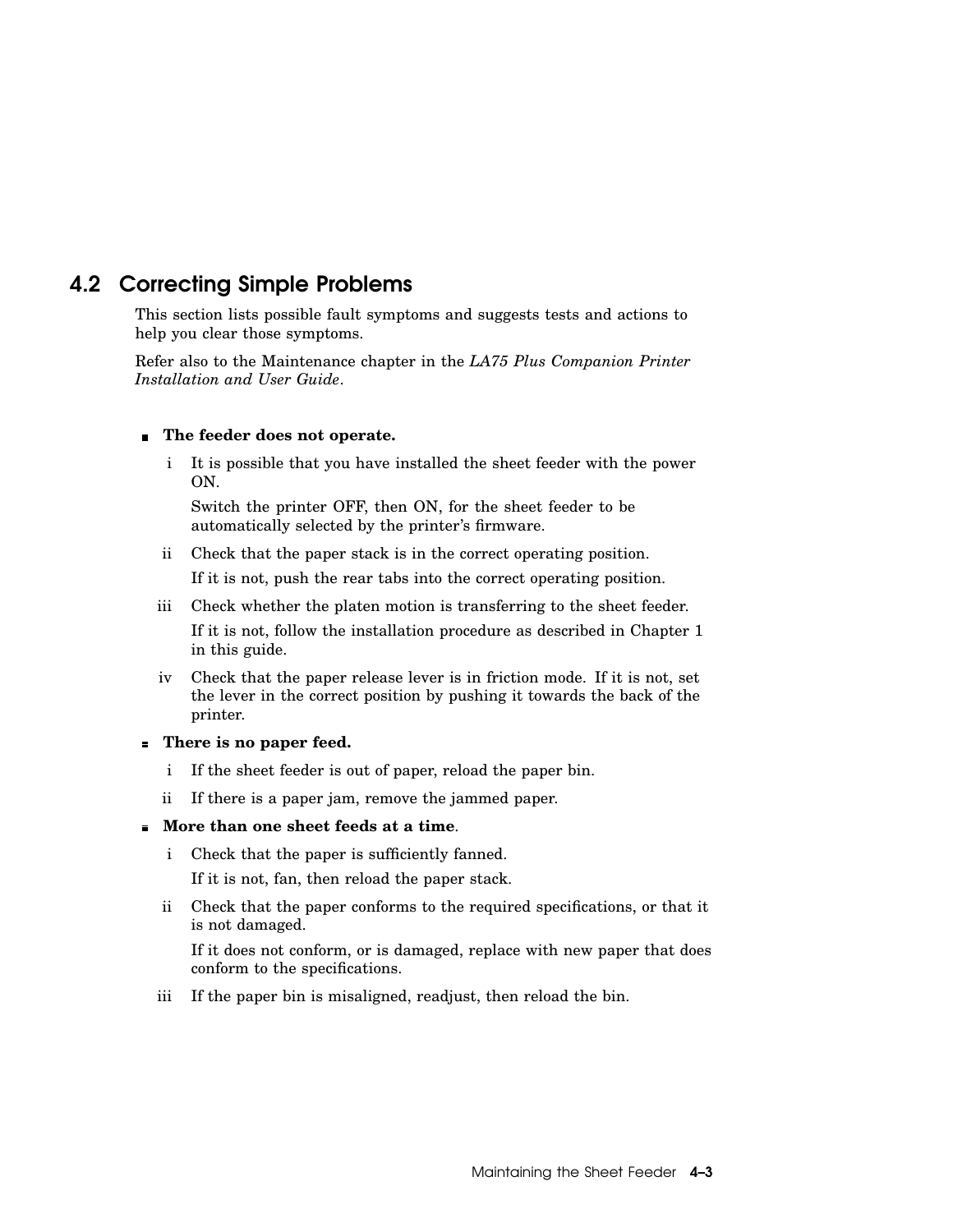#### **There is a paper skew.**

- i If the paper is damaged, replace with new paper.
- ii If the paper bin is not properly adjusted, readjust, then reload the bin.
- iii The feeder pick-up rollers may not be gripping the paper properly. Check the paper surface for defects. Clean the pick-up rollers.

**Note: If the feeder inserts paper correctly on to the printer platen but the paper then skews, there is a printer fault. In such a case, refer to the Maintenance chapter in the** *LA75 Plus Companion Printer Installation and User Guide* **EK-LA75S-UG-001**.

#### **There is a paper eject malfunction.**

- i Check the state of the output stacker. If it is full, empty it.
- ii If the printhead has been incorrectly adjusted for paper thickness, readjust the printhead adjustment lever. (See Section 3.3 in the *LA75 Plus Companion Printer Installation and User Guide*.)
- iii Check that the paper conforms to the required specifications.

If it does not conform, replace with new paper that does conform to the specifications.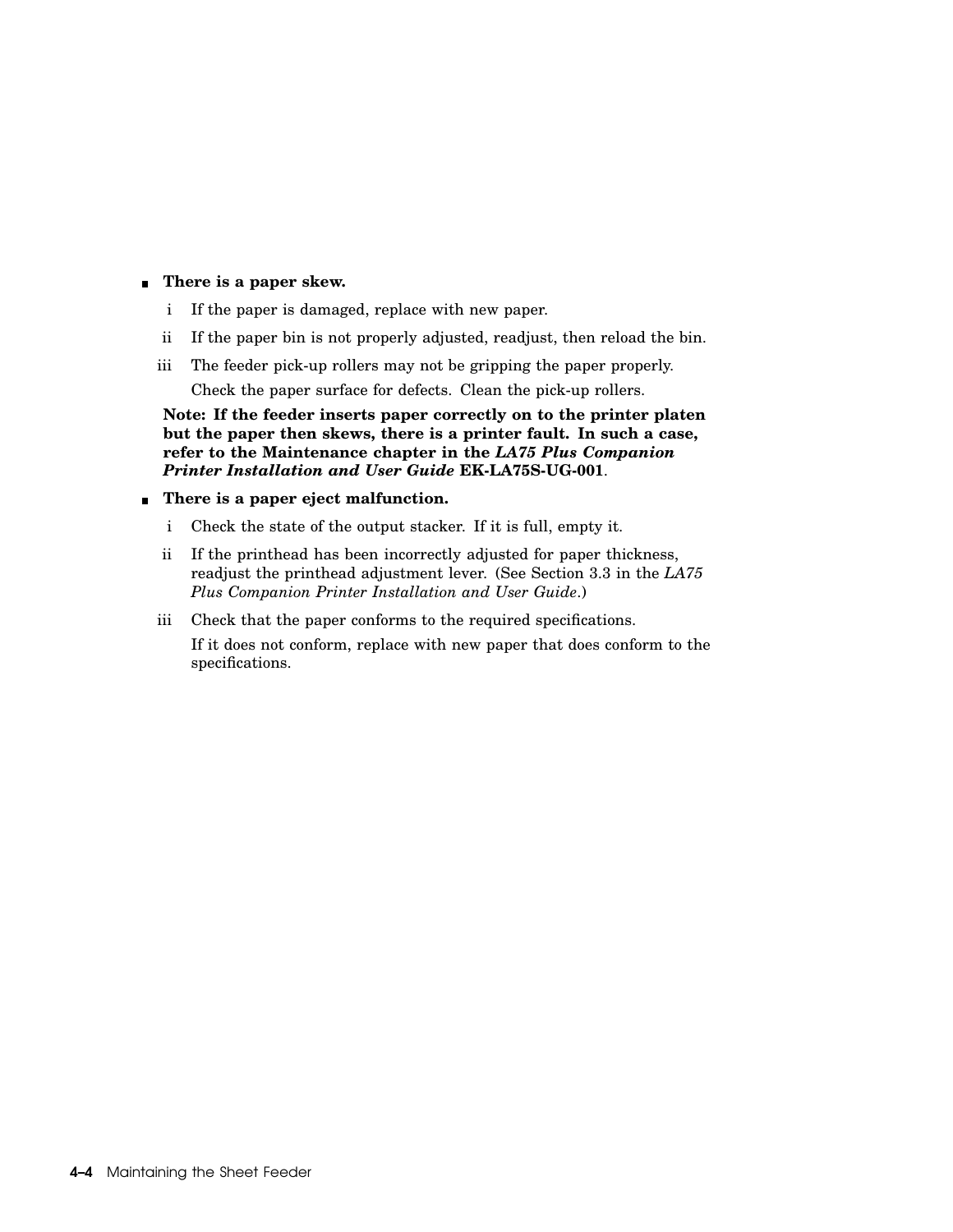# A

# Paper Specifications and Technical Data

This appendix describes what paper you should use and how you should store it. The appendix also provides technical data about the sheet feeder including the following:

- Physical dimensions of the sheet feeder  $\blacksquare$
- Paper hopper capacity  $\blacksquare$
- Paper dimensions  $\blacksquare$
- Environmental conditions

## A.1 Paper Specifications

To ensure that the sheet feeder works properly, use paper that conforms to the following specifications. If this is not possible, test a sample of the paper in the sheet feeder first.

Most paper is sensitive to temperature and humidity conditions. Extremes in these conditions may affect the performance of the paper in the feeder and printer.

#### **Paper Type and Quality**

Plain bond, typewriter quality paper with a light wood pulp content should be used for optimum performance. The maximum allowable cotton or rag content is 25%. Papers which should be operationally tested before regular use are those with a textured, embossed or glossy surface, or a "hammered" type paper.

Paper must be well cut and in pristine condition with no creases or surface or edge damage. The paper must be flat, not curled or curved. An existing curl may not exceed  $+0.12$ " ( $+3.1$  mm), that is, face and back curl. The paper should be noted with the natural curl going the same way for all sheets. Inspect and "fan" the paper prior to loading it into the paper hopper.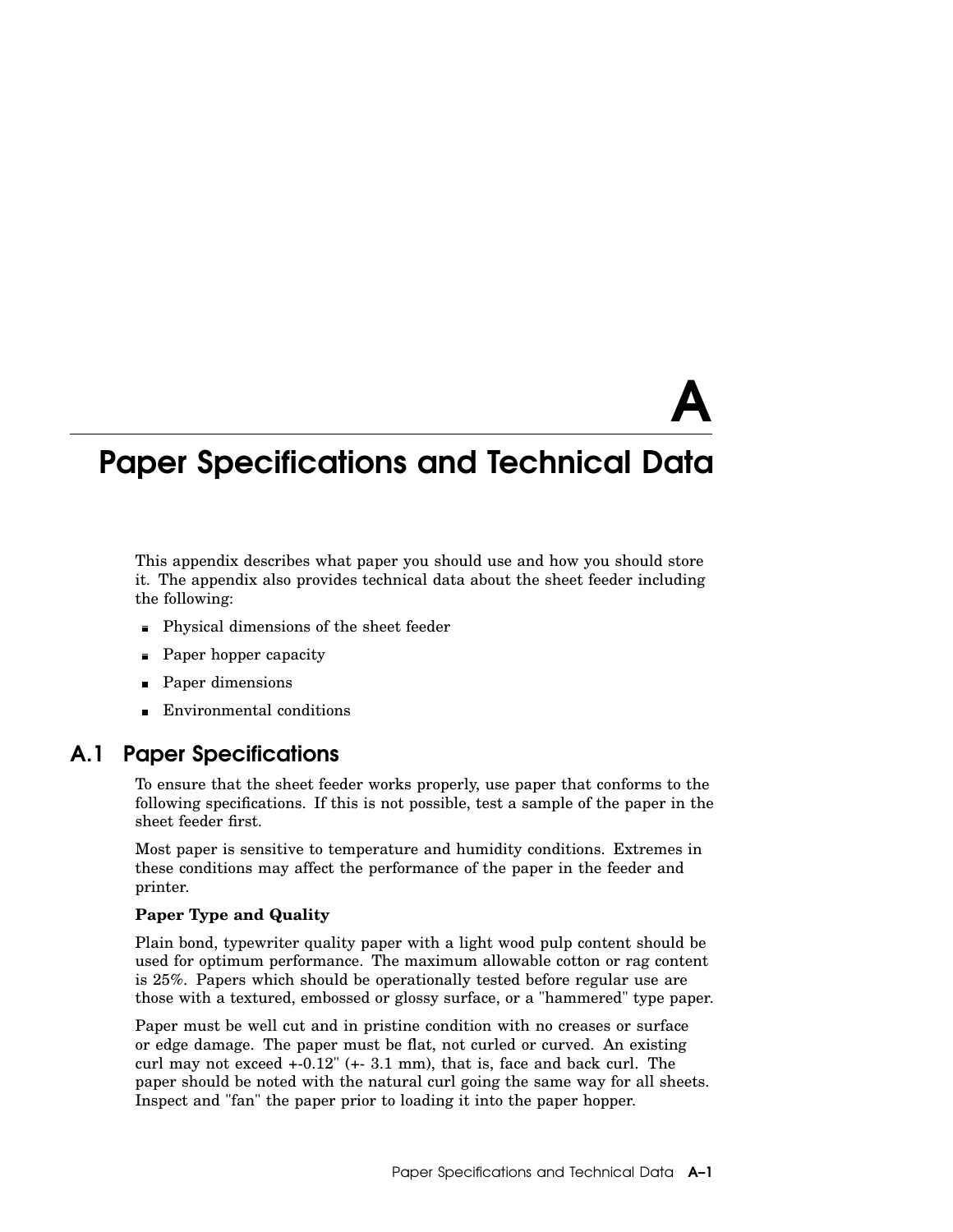#### **Paper Surface Smoothness**

A single sheet of paper must have a surface within a smoothness range of 18 to 30 Bekk or 180 to 140 Sheffield.

The under side of the last page in a multi-form set must have a smoothness range of 18 to 30 Bekk or 180 to 140 Sheffield.

#### **Tolerance**

Since variable length paper may be used in the sheet feeder, only width is specified. The paper width tolerance in the same stack is 0.020" (0.51 mm). Paper must be cut at an angle of 90 degrees and the deviation must not be greater than 3 angular minutes.

### **Paper Weight**

Single sheets 16-24 lbs (64 - 96g/m²).

#### **Paper Storage Recommendation**

64°F - 75°F 18°C - 24°C 40% - 60% relative humidity

### **Multi-part Forms**

Multi-part forms are more complex than single sheets and adherence to tolerances and environmental conditions is more critical. You should use snap-out or top-glued form sets. You should test them before use.

**Top-glued Forms** The top edge of top-glued forms must be flat, smooth, and free of glue vestiges. Form sets should be cut against the grain. On each side of the form there should be an unglued 0.7" (20mm) wide.

**Snap-out Forms** The snap-out perforation ratio hole to paper must be 7:0.8 (first sheet and copies) and 3:0.8 (last sheet). An alternative can be microperforation for the first and last sheet. (Recommended 72 dots/inch).